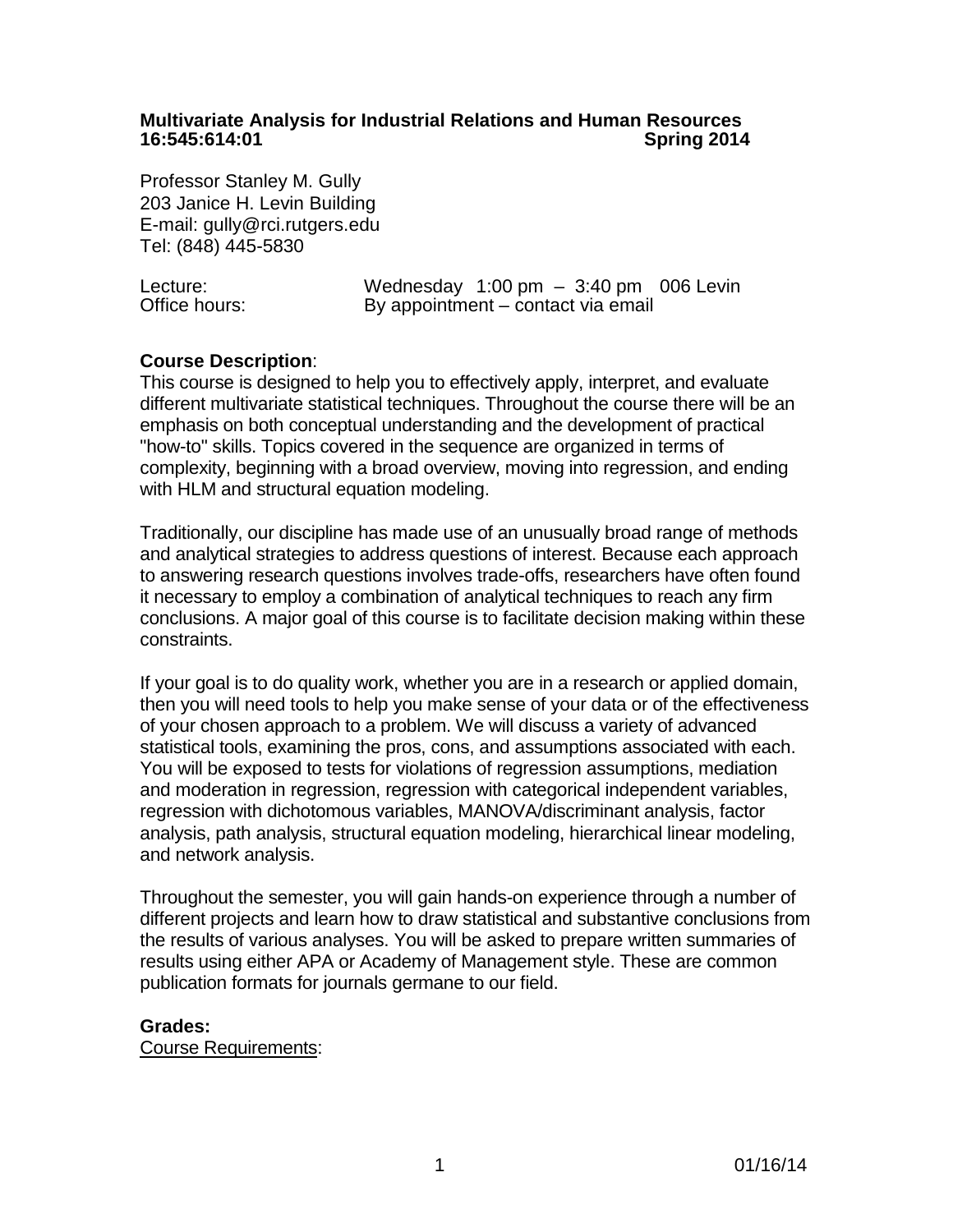The course requirements for this semester include: (1) attendance at sessions; (2) a series of project assignments and brief write-ups of the results in appropriate format; (3) midterm exam; (4) final exam.

Grades are determined as follows:

40% Evaluation of the assigned projects

25% Midterm exam (take home)

25% Final exam (take home)

10% Attendance/participation

Final grades: A(90%); B(80%); C(70%); D(60%); F(below 60%)

Each new topic builds on previous material, so it is important that you try to remain current throughout the course. All of you are encouraged to work together, preparing for exams and discussing projects. However, all exams and assignments are to be conducted and written individually.

There are 8 assigned projects but you are allowed to completely drop one of them with no penalty. Projects are due approximately every two weeks. You are expected to complete at least 7 assigned projects. I strongly recommend completing all 8. Turning a project in a day or two late is fine but projects that are more than a week late will be docked 10% a week, for every week they are late, barring extenuating circumstances. If there is a particular and compelling reason that they will be late then please communicate with me about it.

You will find the required reading list attached to this syllabus. Required texts are available at the bookstore or online. Other readings will be made available for individual use. Please note that the readings listed in the course outline are to be read before the next class.

I will be honest. If you get behind in this course it will crush you. Even if you stay on top of everything you will feel like we are zooming from one complex topic to the next…because we are. This is a course in which it is normal to feel some degree of confusion as you read the assigned readings and go about doing the projects. It is more important to try a project and complete it than to spend tremendous hours trying to do a project perfectly but getting stuck in the minutiae of what you are doing and then falling behind on the next one. Try to focus on the big picture, do the core of the analyses, and keep moving forward. Also, there are probably more readings than you have time to complete. First, always read T&F if assigned. Second, if you are interested in econometrics, always read K if assigned. For the articles, I will try to highlight key articles to read in detail (remind me if I don't). You can skim the others.

## **Notes:**

1. Although I believe in making myself accessible, I cannot engage in one-onone tutoring if you miss class.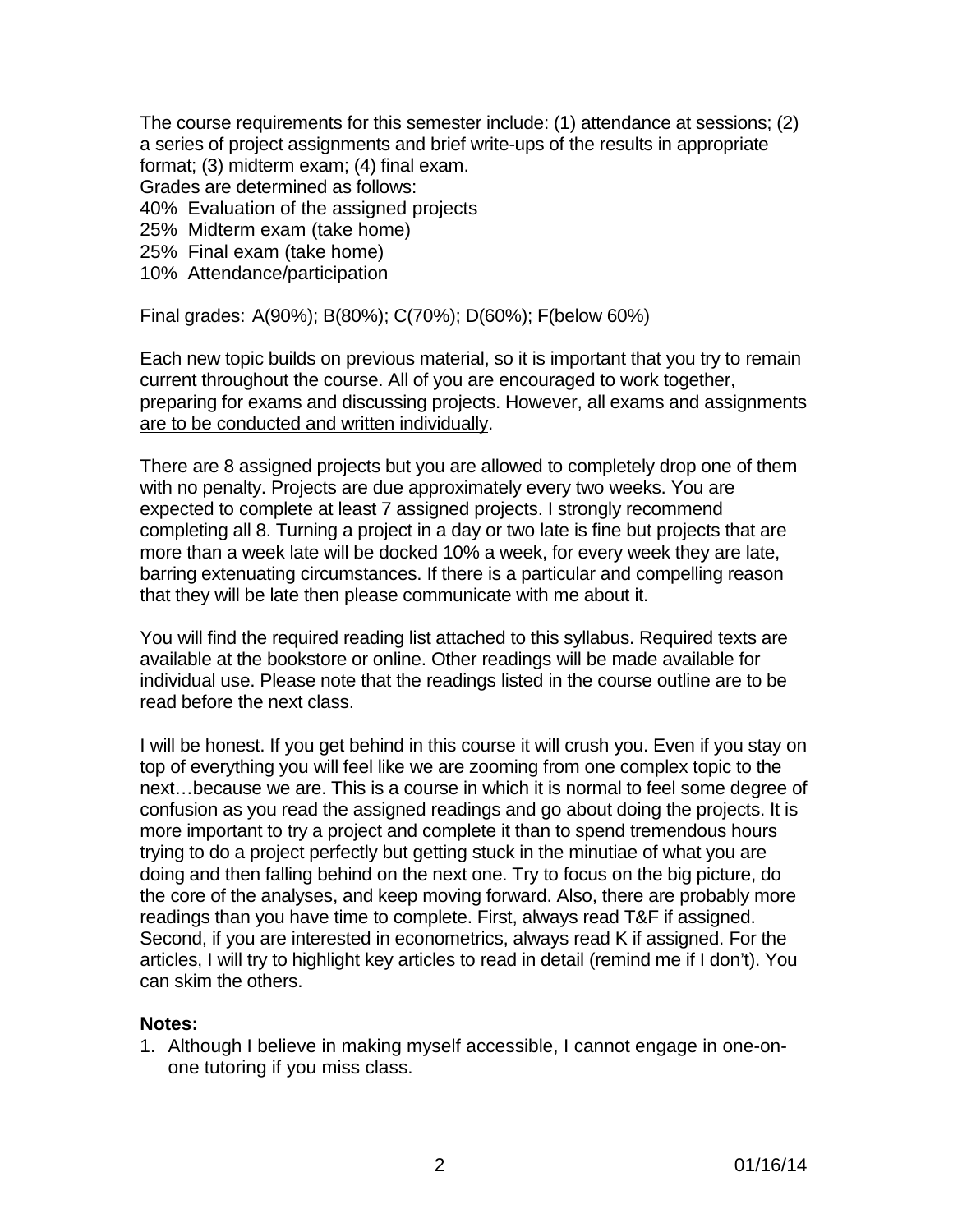- 2. I would like to maintain flexibility and understanding of your work and life schedules. Please speak to me privately if you have an unusual circumstance that would require some alternative arrangement.
- 3. You are encouraged to work together throughout the class, However, it should be noted that academic integrity, as outlined in the SMLR handbook (pp. 24-25), is a requirement of this course. Exams are to be completed individually.

## **Required Materials:**

Texts:<br>K

- Kennedy, P. (2008). A guide to econometrics (6th edition). Wiley-<br>Blackwell.
- TF Tabachnick, B. G., & Fidell, L. S. (2012). Using multivariate statistics (6th edition). Pearson.

# **Recommended Materials**

You can write in either AMJ or APA format, I don't care which. Please be consistent within your chosen format. If you wish to select a different format (other than APA or AMJ), simply let me know.

*Academy of Management Journal* Style Guide. Go to:<http://mc.manuscriptcentral.com/amj> Click on: Instructions and Forms to the right Select "Style Guide for Authors"

*Academy of Management Journal* Author Resources <http://journals.aomonline.org/amj/author-resources>

APA Format

<http://owl.english.purdue.edu/owl/resource/560/01/>

I will provide information and guidance on syntax using SPSS, HLM, or LISREL only. If you wish to do your work in other systems (e.g., STATA, SAS, S-PLUS, etc.) you may do so. However, I cannot provide guidance on all, or even most, software systems. You will have to figure it out for yourself. If you use a non-SPSS, HLM, or LISREL system, simply include your syntax and results from your analyses when providing results.

If you wish to work with others when completing projects, that is fine. However, please work together (not simply use their results) and please write up your OWN results (do NOT copy another person's write up).

You can find the Command Syntax Reference Guide for SPSS under Help when you have started SPSS.